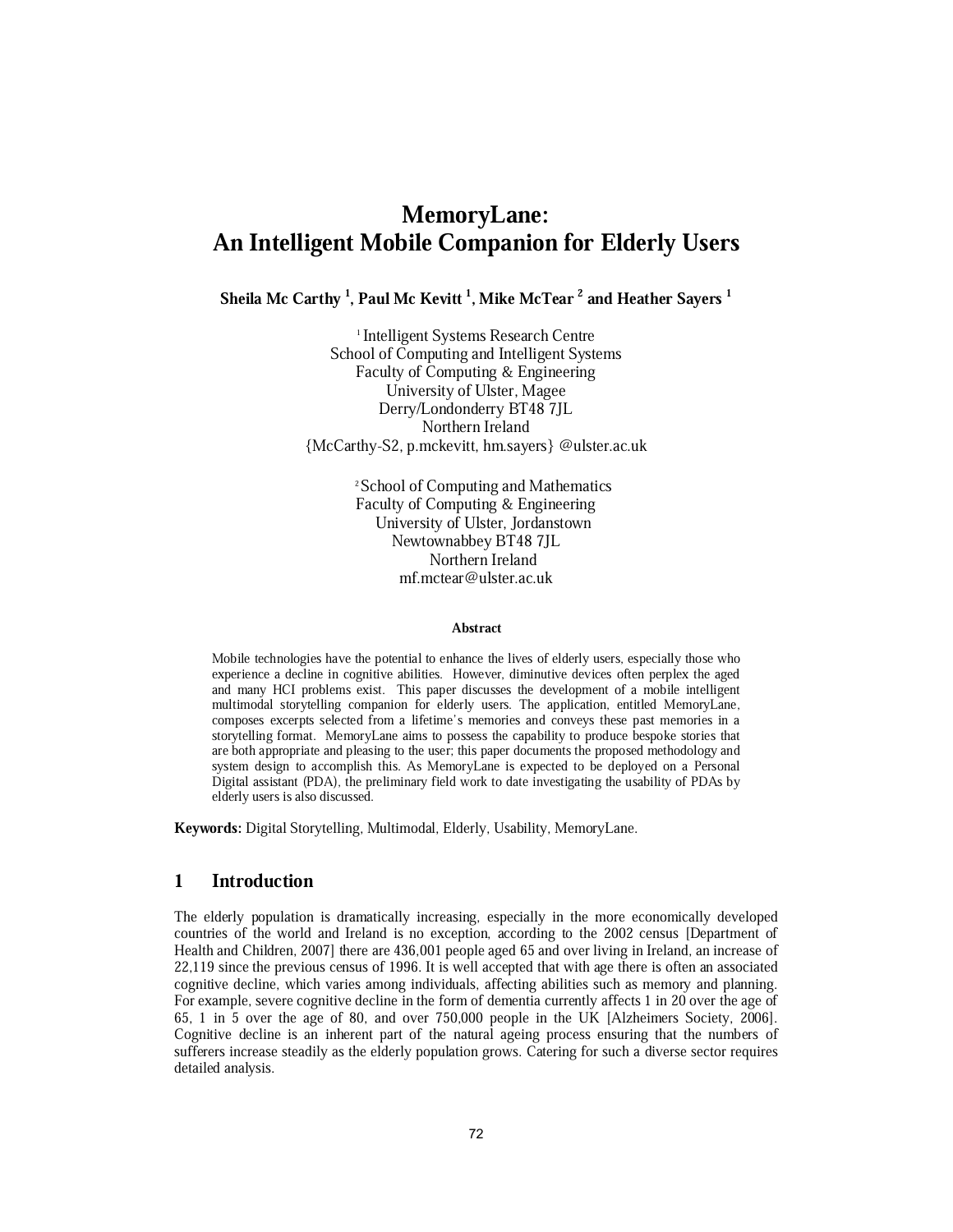Reminiscence plays an important role in the lives of elderly people; many perfect the art of storytelling and enjoy its social benefits. The telling of stories of past events and experiences defines family identities and is an integral part of most cultures. Losing the ability to recollect past memories is not only disadvantageous, but can prove quite detrimental, especially to many older people. Ethnographical studies rely on participants' powers of recall to successfully conduct their research, and often bear witness to the intangibility of precious memories. Considerable research is being conducted into how technology can best serve and assist the elderly. Pervasive environments (smart homes with smart appliances) are being developed to assist elderly users to remain living independently in their own homes while maintaining a high quality of life. This, in turn, minimises the emotional and financial strain often caused by nursing home accommodation. Memory prompts have been developed to remind users to perform imminent activities and the prospect of personal artificial companions has often been proposed [Wilks, 2005]. Mobile technology is commonplace and offers the potential to be harnessed as a tool to assist many of these elderly people. However, diminutive devices often perplex the aged and many usability problems exist. Consequently this potential is very often not maximised.

The aim of this research is to develop a usable, mobile intelligent multimodal companion for elderly users. Due to the known benefits of reminiscence among the elderly, the objective of the companion will be to assist the elderly in recalling their own past life events and memories as they experience the natural cognitive declines associated with the ageing process. The application is entitled MemoryLane and will employ digital storytelling techniques to relay the memories to the user. MemoryLane will be deployed on a Personal Digital Assistant (PDA) which will equip users with the ability to re-live bygone days, and the portability to relay them to others. The application will also address the usability problems encountered by the elderly when using mobile devices. In addition to this, it is envisaged that MemoryLane could posthumously be inherited by family members and drawn on to revive the memory of a loved one. This paper will discuss the background areas and related work to the research, the system design, the work accomplished to date, and the remaining challenges.

# 2 Background and Related Research

The focus of this research is underpinned by several distinct research areas including gerontechnology, HCI, usability studies, memory, reminiscence, life-caching, pervasive computing, mobile companions, ethnography, digital storytelling, artificial intelligence and multimodality. A background to these areas is now provided.

### 2.1 Intelligent Storytelling

Traditionally, intelligence is perceived as problem solving techniques, where composing and listening to `stories' may be construed as a peripheral aspect of intelligence. However the term `intelligent' implies having the ability to relay appropriate information, of particular relevance to the user, in a suitable context and format [Schank, 1995], such an ability is also a critical feature of intelligent storytelling. Humans possess an intrinsic desire to both tell and hear stories. It is widely accepted that children are especially fond of stories yet adults too love to read or watch stories in various formats. Schank [1995] observes that it is essential for people to discuss what has happened to them and to hear about what has happened to others, especially when such experiences directly affect the hearer, or the teller is known personally. Schank [1995] considers the connotations of how recalling past stories shape the way in which new ones are heard and interpreted, he also endeavors to develop storytelling systems which not only have appealing stories to relay, but encompass the awareness to know when to tell the stories. Indeed Schank's work [Schank, 1995] forms the basis of various other storytelling systems.

Intelligent storytelling systems very often incorporate multimodality and interactivity for a rich user experience. Larsen & Petersen [1999] developed multimodal storytelling environment in which the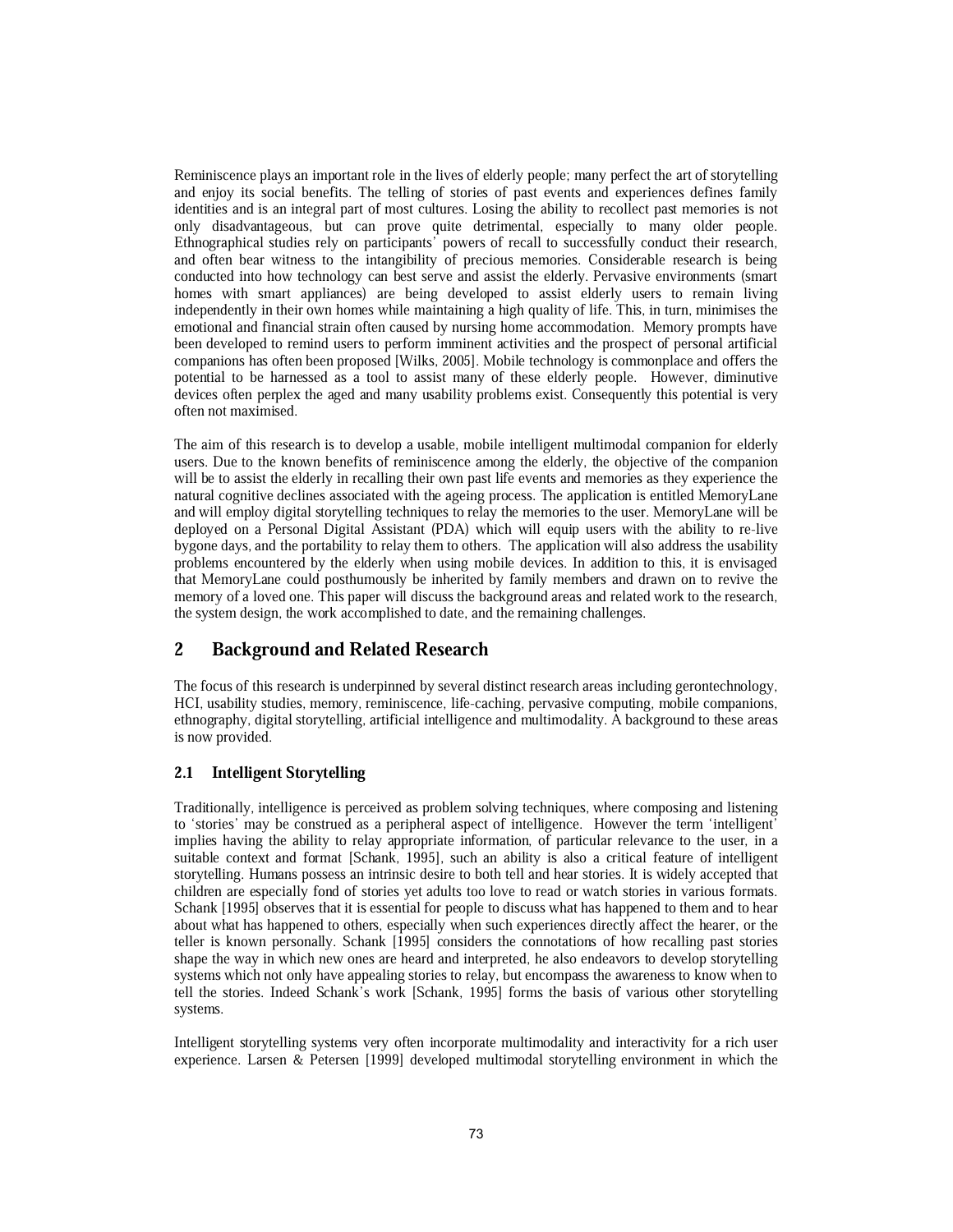user traverses a virtual location in subjective camera view and is both active story-hear and storyteller. Similarly, the Oz project [Loyall, 1997] also allows the user to interact with a virtual environment called `The Edge of Intention', a peculiar world populated by 4 ellipsoidal creatures called Woggles. The user embodies one of the Woggles, the remaining 3 being controlled by the computer. KidsRoom by Bobick et al. [1996] is also typical of interactive multimodal storytelling systems. KidsRoom is a fully-automated, interactive narrative play-space for children. Images, lights, sound, and computer vision action recognition technology are combined to transform a child's bedroom into a curious world for interactive play. Such storytelling systems enable the user to dynamically interact during storytelling, allowing them to play pivotal roles in the proceedings. However, in contrast to this genre of storytelling systems, which focus largely on story scripts, Okada [1996] developed AESOPWORLD. This storytelling system is not interactive, moreover it aims to model the mind, developing human-like intelligence, and modelling the activities of the central character accordingly. STORYBOOK by Callaway & Lester [2002] uses a narrative plan to convert logical representations of the characters, props and actions of a story into prose. MemoryLane will draw on the intelligent storytelling techniques discussed in this section to relay memories to the user.

### 2.2 Gerontechnology

Due to the increasing numbers of the elderly population they have become the focus of much research designed to improve, prolong and enhance their lives. Gerontology is the study of elderly people and of the social, psychological and biological aspects of the ageing process itself, as distinct from the term Geriatrics, the study of the diseases which afflict the elderly. Gerontechnology, the merger between gerontology and technology is a newer genus, concerning itself with the utilisation of technological advancements to improve the health, mobility, communication, leisure and environment of elderly people, effectively allowing them to remain living independently in their own homes for longer. Stanley & Cheek [2003] discuss what is understood by the 'well-being' of the elderly in their comprehensive literature review. Therefore gerontechnology is heavily concerned with the ways in which elderly people interact with computers and technology, and substantial research is being conducted in this area.

Willis [1996] discusses cognitive competence in elderly persons, while Melenhorst et al. [2004] investigated the use of communication technologies by elderly people and explored their perceived and expected benefits. Fisk & Rogers [2002] discuss how psychological science might assist with the issues of age-related usability, and Van Gerven et al. [2006] formulates recommendations for designing computer-based training materials aimed at elderly learners. In a recent paper, Zajicek [2006] reflects upon established HCI research processes and identifies certain areas in which this type of research differs significantly from other research disciplines. Pervasive environments designed to assist older people to live independently and maintain a high quality of life have been developed. Search engines have been specifically designed for elderly users [Aula & Kaki, 2006], and many pervasive gadgets are evident, including a meal preparation system [Helal et al., 2003], a self monitoring teapot [AARP, 2005] and a hand held personal home assistant capable of controlling a range of electronic devices in the home [Burmester et al., 1997]. By implementing MemoryLane, we hope to add to the large body of gerontechnology research.

### 2.3 Digital Memories

Digital memory aids have been designed to assist users in various ways, acting as digital companions, especially in later life. The value of such devices was initially debated by Bush [1945], and has since been deliberated and discussed by Wilks [2005]. In addition to digital memory aids, memories themselves are being digitalised. Nokia provide a digital photo album, often utilised by the blog community to organise photos and videos to a timeline. Kelliher [2004] discuss an online weblog populated by the daily submissions of events experienced by a group of camera phone using participants. An experiment which digitalises and stores the lifetime memories of one man is being conducted by Gemmell et al. [2006], and another of the UKCRC's Grand Challenges is focused in this area (GC3 project). The GC3 project aims to gain an insight into the workings of human memory and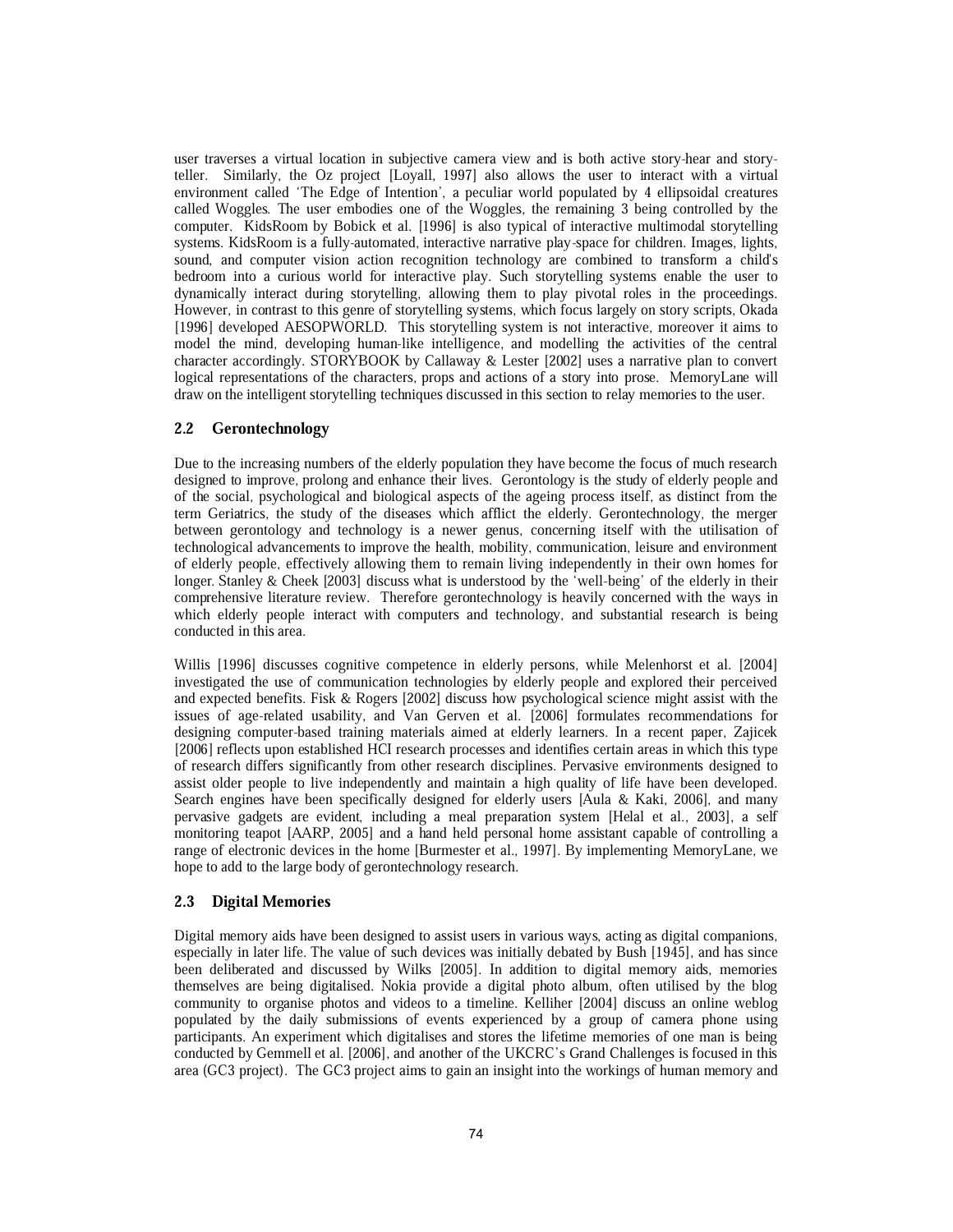develop enhancing technologies. Incidentally, this project also envisages featuring personal companions in the next 10 to 20 years, using information extracted from memories to aid elderly persons as senior companions for reminders. SenseCam [Hodges et al., 2006] is a revolutionary pervasive device, which aims to be a powerful, retrospective memory aid. SenseCam is a sensor augmented, wearable, stills camera, worn around the neck, which is designed to record a digital account of the wearer's day. SenseCam will take (wide-angle) photographs automatically every 30 seconds, without user intervention, and also when triggered by a change in the in-built sensors, such as a change in light or body heat. The rationale behind SenseCam is that having captured a digital record of an event, it can subsequently be reviewed by the wearer to stimulate memories. Dublin City University's Centre for Digital Video Processing (CDVP) is currently using two sensecams in their Microsoft funded `personal life recording' research project. MemoryLane will use similar `lifecached' data to compose personal digital memories for output.

### 2.4 Usability Studies

Myriad HCI usability studies are being conducted in the area of computers and the elderly, but substantially less are being conducted into the specifics of how the elderly interact with pervasive devices, despite the fact that active researchers within this area have discussed the benefits of mobile devices to the elderly, and have highlighted the need to learn more to design for this genre [Goodman et al., 2004]. An initial PDA usability study conducted by Siek et al. [2005] compared differences in the interaction patterns of older and younger users. This work attempted to ascertain whether older people, who may be subject to reduced cognitive abilities, could effectively use PDAs. However, this initial research was conducted with a small sample of 20 users, made up from a control group of 10 younger users aged 25-35, and 10 elderly users aged 75-85 years. The study was restricted to the monitored analysis of the participants' abilities to perform 5 controlled interactive tests using a `Palm Tungsten T3 PDA'. The findings of this basic study failed to identify any major differences in the performance of the two groups which could be due to the fact that the elderly group was extended extra practice time privileges. Siek et al. work [Siek et al., 2005] offers an early insight into the nature of the proposed field work for this research. A study conducted into determining the effects of age and font size on the readability of text on handheld computers is also of particular interest [Darroch et al., 2005]. Additional research has been conducted into mobile phone usage by the elderly; usability issues identified include displays that are too small and difficult to see, buttons and text that are too small causing inaccurate dialling, non user-friendly menus, complex functions and unclear instructions resulting in limited usage, usually reserved for emergencies [Kurniawan et al., 2006]. Research shows that mobile devices that are not designed to include the needs of the elderly have the potential to exclude them from using the device, therefore it is imperative that MemoryLane be developed using a user-centred approach.

### 2.5 Ethnographical Studies

Cultural probes and props such as photographs and memorabilia are often used in ethnographical studies to prompt participants. The benefits of photo elicitation have been widely acclaimed by Quigley & Risborg [2003] who document tremendous success with the elderly users of their digital scrapbook. The work conducted by Wyche et al. [2006] also employs cultural probes in a `historicallygrounded' research approach to designing pervasive systems and assistive home applications which present findings from an ethnographic study which examined ageing and housework. The study employed a physical `memory scrapbook' as seen in Fig. 1, and used photo elicitation to provoke responses from elderly participants. The memory scrapbook was constructed from an 8.5 x 11 inch, fabric bound volume and was filled with dated images and memorabilia applicable to the focus of the study. Approximately 100 photos, greeting cards, magazine snippets, advertisements and other mementos were displayed. Wyche et al. [2006] found that the images contained in the memory scrapbook stimulated the memories of participants and evoked deep elements of human consciousness which yielded rich user experiences. It is envisaged that cultural probes be used in a similar way during subsequent ethnographical studies for MemoryLane to elicit oral histories from participants.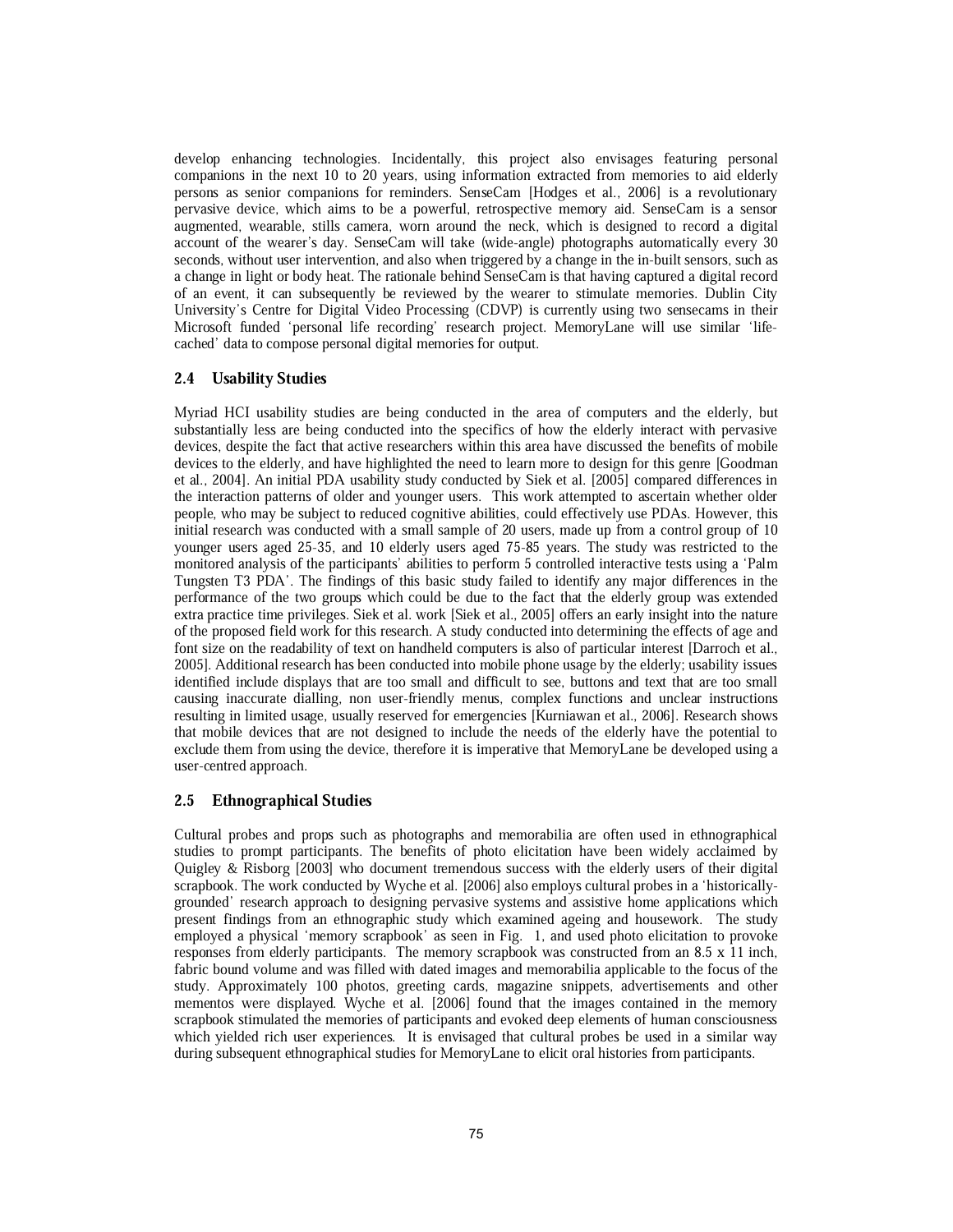

Fig. 1. The Memory Scrapbook [Wyche et al., 2006]

### 3 MemoryLane Design and Architecture

MemoryLane will accept various media objects as input, personal items applicable to the history of the user such as photographs, video clips, favourite songs or even a favoured poem. These objects together with personal details and preferences of the user will be intelligently utilised in the composition of a story told for the pleasure of the user. MemoryLane needs to mimic the notion of understanding to compose appropriate and interesting stories and respond effectively to the user. People have a memory full of experiences that they may wish to recount and relay to others. MemoryLane needs to create an account of the right ones to tell in anticipation of their eventual use. The platform for deployment is a PDA, which would enable the users to carry their memories in a mobile companion. A visual concept of MemoryLane is depicted Fig. 2.



Fig. 2. Concept of MemoryLane

The need for multimodal intelligent user interfaces has been identified and embodied in various applications such as landmark project SmartKom [Wahlster, 2006]. In accordance with this requirement, it is envisaged that MemoryLane be designed to support multimodal input via a touch screen and possible use of simple voice control commands. The benefits of multimodal interaction are widely discussed by López Cózar Delgado & Araki [2005], and the design of MemoryLane will assure a multimodal interface which will accommodate elderly users with different capabilities, expertise or expectations. MemoryLane will also provide multimodal output in the form of images, video, audio and text to speech synthesis. There are several security and privacy aspects of MemoryLane which will require definition during MemoryLane's development phase such as, ownership of the media and the rights of individuals present in other people's memories. The Unified Modelling Language (UML) will be used as a method for designing the application incorporating use cases and the standardised graphical notation to create an abstract high level model of MemoryLane as a whole.

#### 3.1 Artificial Intelligent Techniques for Storytelling

MemoryLane will incorporate Artificial Intelligence (AI) techniques to compose life-caching data into appropriate and pleasing `stories' for the user. It is vital that stories are constructed in an intelligent way, so that they (a) make sense, and (b) don't include erroneous data objects that do not belong to the history of the current user. Case-Based Reasoning (CBR) and Rule-Based Reasoning (RBR) will be employed for the decision making in MemoryLane. Decision making will be necessary to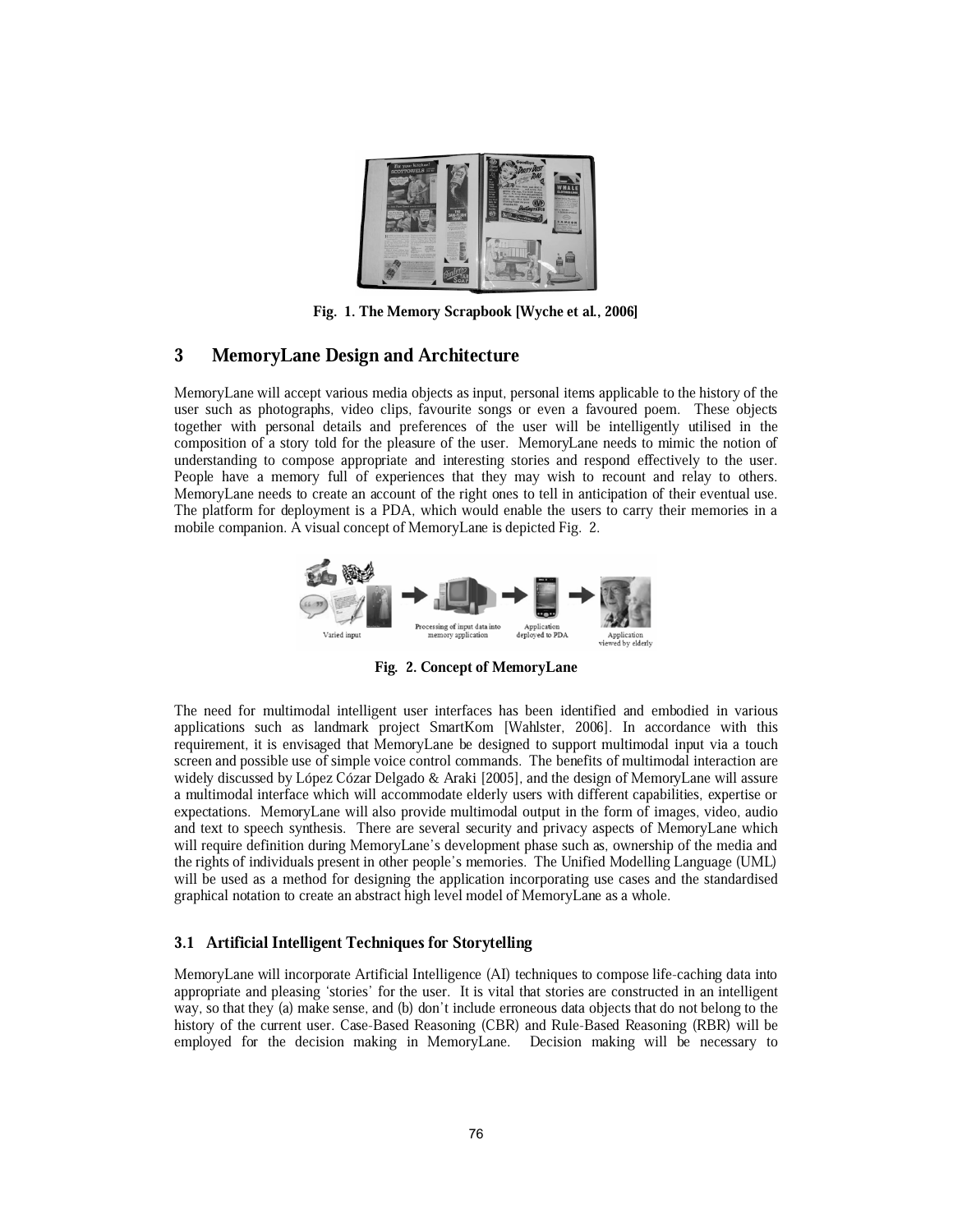appropriately compose the various input data objects into personalised stories. MemoryLane needs to be aware of sensitive data, how to handle it, and be able to accommodate the preferences of the users. Speech processing can be divided into several categories, two of which are related to this research: speech recognition, which analyses the linguistic content of a speech signal, and speech synthesis, the artificial production of human speech. Speech recognition will be investigated as a possible user input mode, however speech recognition is notoriously difficult, the main problem being that speech recognition systems cannot guarantee as accurate an interpretation of their input as systems whose input is via mouse and keyboard [McTear, 2004], and the varying speech abilities of the elderly may cause problems in this area. MemoryLane will employ Text to Speech (TTS) to convert normal language text into speech for both verbal directions to guide user interaction and as part of the memories output to the user. Speech synthesis systems allow people with visual impairments or reading disabilities to listen to written works which will prove beneficial in systems designed for the elderly, however, speech synthesis systems are often judged on intelligibility, and their similarity to the human voice [McTear, 2004].

#### 3.2 MemoryLane Architecture

The architecture as depicted in Fig. 3 visually represents the data flow of MemoryLane. To begin, the elderly user interacts with the AI multimodal interface and inputs a request to view a memory. This request is transmitted to the AI decision making module, which uses RBR and CBR to interpret the user's request. The decision making module will first establish if the request is for a previously viewed memory (saved as a favourite) or for a new, (previously un-composed) memory. The decision making module will then either retrieve a complete previously seen 'favourite' memory, or the data objects required to compose a new one from storage. The decision making module will also commit favourite memories to file for future viewing. The user's previously input personal data objects (images, audio, video and text) are stored on the storage module and are made available to the decision making module. The decision making module uses its rule bases to compose a memory for output in association with the personal user information stored by MemoryLane. This memory transcript is transmitted to the memory composition module which will design the memory output in a `storytelling' format, using speech processing if required. The formatted memory is then relayed to the multimodal interface which will output the memory to the user. The multimodal interface also transmits and records user information during user interaction, for example, MemoryLane may record the preferences of the user for subsequent usage.



Fig. 3. MemoryLane Architecture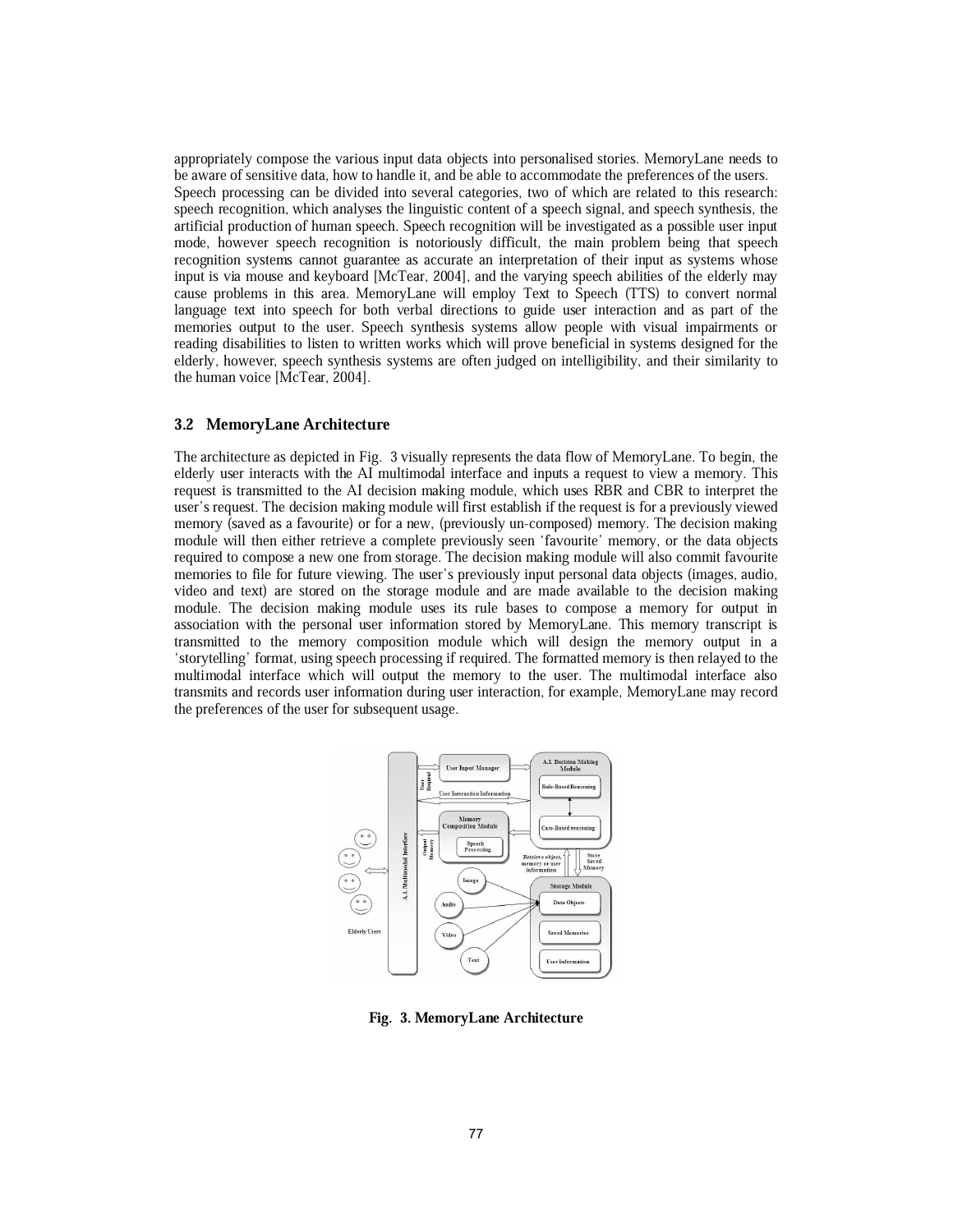### 3.3 Software Analysis

It is envisaged that MemoryLane will be coded using the Visual Studio developer suite. The utilisation of X+V the latest addition to the XML family of technologies for user interface development, will be investigated for its usefulness to the project as will the various development platforms as discussed by McTear [2004]. It is also envisaged that SPSS (Statistical Package for the Social Sciences) be used in the statistical modelling of the data. A variety of handheld devices, such as smart phones and tablet PCs, may be investigated for their usefulness to the project; however the preferred hardware PDA device is a Dell Axim<sup>TM</sup> X51v-624 MHz Handheld which runs the Windows Mobile 2005 operating system. The Axim has a colour touch screen, stylus, and navigational input buttons.

#### 3.4 Usability Evaluation

The completed MemoryLane application will be deployed on a PDA device for testing and evaluation. The preferred deployment platform, a DELL Axim X51v PDA device is pictured beside an impression of the proposed MemoryLane prototype in Fig. 4. In the final phase of the project it is hoped to conduct a usability evaluation of the PDA based MemoryLane prototype with a section of original participants from the field study which evaluated the usability of a PDA.



Fig. 4. Dell Axim X51v PDA

### 4 Usability of PDAs

The initial stage of this research began with a preliminary HCI pilot study conducted with a sample of elderly users and aimed at investigating the usability of a PDA. Prior to conducting interviews many preliminary visits were initially required to gain trust and build a rapport with the elderly participants. The pilot study sample comprised 15 participants of apparent good health. The sample was aged between 55 and 82 years and included 6 males and 9 females. Participants were selected from four different sources; 6 attended an Age Concern centre, 3 were members of The University of the 3rd Age, 2 were day patients of a local Nursing Unit and the remaining 4 were selected at random from responses received from volunteers. Each participant was interviewed separately in a one-to-one structured interview format in familiar surroundings. The interviews involved completion of a detailed questionnaire, a demonstration of how to interact with a PDA by the researcher, followed by observation of participants' capability in attempting to complete pre-set interactive PDA tasks. Initial research for the questionnaire design discovered that questions requiring prose type answers took participants too long to complete, during which they often became frustrated and seemed to prefer yes/no or tick box answers. Prose answers also proved ambiguous and often difficult to quantify, therefore the questionnaire followed the 5 point Likert- type scale giving participants 5 optional answers. The ensuing questionnaire was divided into sections A and B. Section A of the questionnaire was designed to acquire background information regarding participants' physical characteristics, socio-economic factors, perceived technical abilities, prior exposure to technology and personal opinions of modern day technology. Section B of the questionnaire was designed to be completed in conjunction with undertaking the interactive PDA tasks; this section determined the participant's ability to complete the set tasks and ascertained their HCI preferences. This section centred on questions regarding preferred interaction modalities and aspects and elements of the PDA hardware and software. As part of section B, participants were asked to attempt 6 basic tasks on the PDA as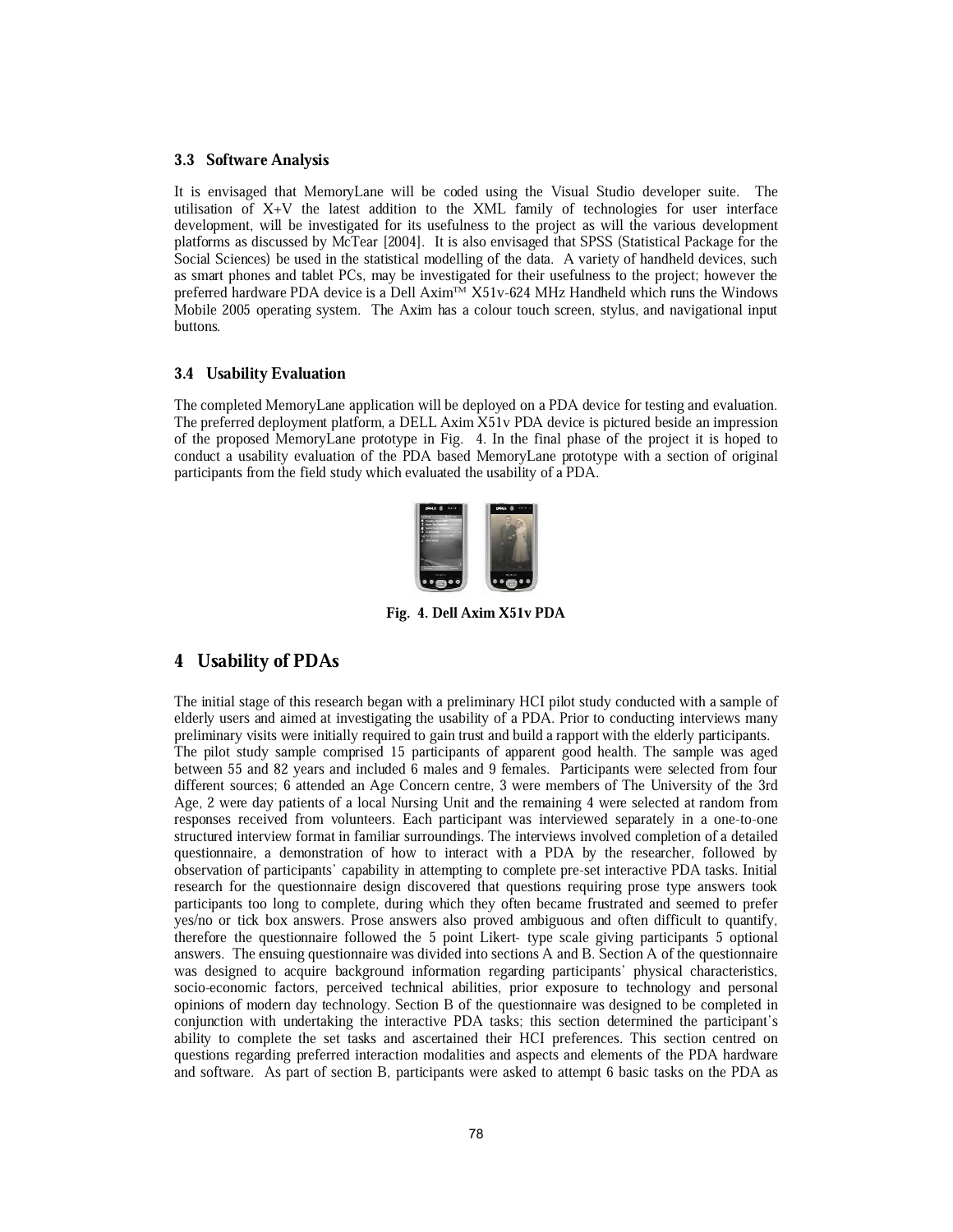illustrated in Fig. 5. This section of the interview was videotaped where possible, in conjunction with the participant's approval.



Fig. 5. Participant Interacting with PDA

It was clear from the outset that the participants found the PDA extremely complicated to use and had difficulty even knowing where to start; no one found the interface instinctive or intuitive. This was evidenced by the level of assistance requested and given. Despite the functionality of a PDA being demonstrated beforehand, not one of the participants could carry out even the most basic of tasks unaided. There was also a noticeable level of general disinterest in applications hosted on the PDA; none were of particular personal appeal to the participants. For example most thought that its functions as a calendar or diary were of little interest as they preferred a pen and diary. When asked, many agreed that they would certainly be more interested, and inclined to engage with the PDA if it provided an application of personal interest, such as MemoryLane. However, despite participants initially expressing concern about being unable to partake in the study due to their lack of computer knowledge, and the difficulties incurred during the tasks, many participants said they actually enjoyed the experience of PDA interaction. Most felt that their skills would improve if they had more time with the PDA and some expressed a desire to learn more about a PDA given the desired surroundings and instructor. The portability of a PDA appealed to the majority of participants who remarked on it being `small enough' to fit into a handbag or breast pocket. This would imply that many elderly users possess a genuine interest in engaging with mobile technologies and that a PDA has a certain appeal to many elderly people, however, due to complex interfaces and interactions, many choose not to experiment with such devices. These findings suggest that the interface for MemoryLane must strive to be simplistic, usable and intuitive to be successfully deployed on a PDA.

### 5 Relation to Other Work

Mobile devices that are not designed to include the needs of the elderly users have the potential to exclude them from using such devices. Technologies are often developed for elderly users without specific usability studies having been conducted with target users, and are typically based on generic HCI guidelines. Minimal usability studies focus on elderly users' interaction with mobile devices [Goodman et al., 2004] and those that have are small scale [Siek et al., 2005]. This research aims to incorporate a large sample and perform a detailed analysis in a bespoke usability study using the intended hardware conducted with the target audience prior to developing the application. MemoryLane will then be designed and implemented in a storytelling format based on the specific findings of the study. This research also aims to deploy MemoryLane to a PDA - rarely used in Gerontechnology, and as yet no PDA based multimodal storytelling companion, which takes existing memory data and builds it into a coherent story for users, exists. Most existing memory assistive devices are prompts for current or future events [Morrison et al., 2004]; MemoryLane will be a multimodal reminder of memories and past events. Therefore the contributions of this research are a set of design guidelines for PDA based applications for the elderly users and multimodal storytelling of memories and past events.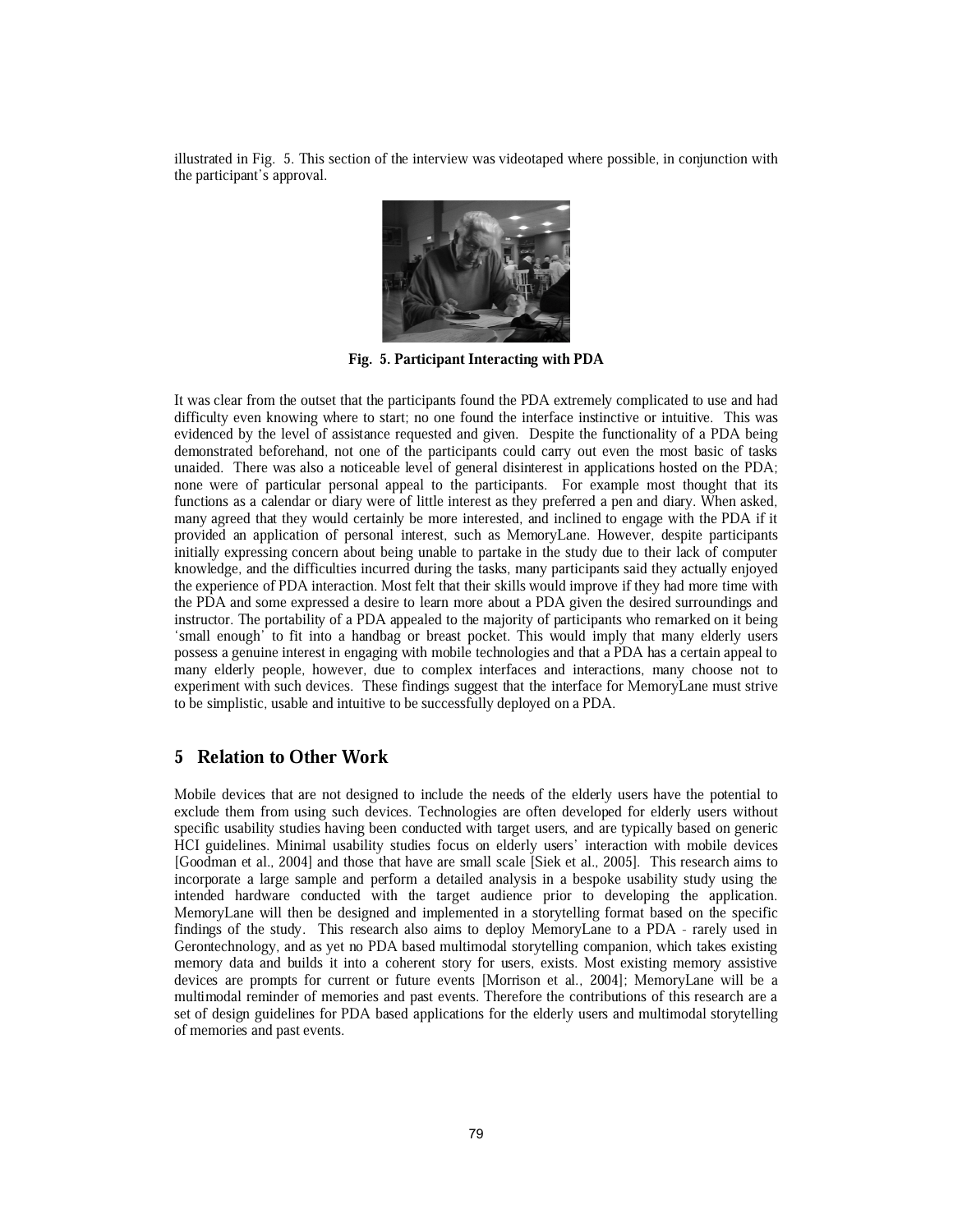### 6 Conclusion & Future Work

This paper provides a summary of issues relating to the development of MemoryLane. The objectives of MemoryLane, in providing a usable, intelligent mobile companion for elderly users have been defined, and the importance of reminiscence to the elderly clearly stated. The work completed to date has largely centred on requirements gathering, the first stage of which took the form of an investigative study into the usability of PDAs by the elderly and the second phase of requirements gathering, a field study which will investigate reminiscence patterns among the elderly is currently underway. This next phase of requirements gathering is concerned with eliciting the user requirements for MemoryLane. In order to develop a system which presents users with digital accounts of their memories, it is first important to see how people reminisce and recall their episodic memories.

This study will establish what the users require from such an application and will form the basis of the design and implementation of MemoryLane. The study will also initiate storytelling and reminiscence to elicit oral histories of the past lives and experiences of the elderly participants. Video-taped informal focus groups will be conducted, at which, there will be guided open discussion. Questionnaires will not be used at this point to avoid incorporating bias and inhibiting the flow of conversation. Participants will be observed to ascertain how well they remember, and the manner in which they recount their memories. The participants will also be observed to elicit the emotions and feelings that reminiscence evokes, to note if the experiences are pleasant or uncomfortable; MemoryLane can then incorporate procedures to handle sensitive data. The focus sessions will also aim to establish any omissions, similarities, patterns or trends in the discourse of participants. A bespoke `memory scrapbook' will be constructed and used in the next phase in this research. Photographs and mementos of by-gone eras, applicable to the socio-economic climate of the area will be included in the scrapbook. Cultural probes, everyday artefacts from bygone days, will also be used in the study to provoke responses from participants. Participants will be asked about their ability to recall memories prior to using the scrapbook and then, in contrast, whilst using the scrapbook as a visual aid and prompt. The hypothesis is that the latter discussions, with the scrapbook, will elicit far richer oral histories than discussion based on recollect alone.

The remaining challenges of the research will be to implement the design for MemoryLane while adopting a user-centred methodology. The development process will be iterative in nature, requiring repeated evaluations with the elderly sample, and will incorporate the findings of the two field studies.

Acknowledgments: The authors would like to express gratitude to Dr. Norman Alm for his input and to Dr. Kevin Curran and Professors Bryan Scotney and Sally McClean for their valuable advice and guidance. The authors would also like to extend appreciation to the pilot study participants who took the time to contribute to the research.

# 7 References

[AARP, 2005] AARP (2005). Japan: i-pot—A Virtual Tea for Two [Homepage of AARP], [Online]. Available at: www.aarp.org/international/agingadvances/innovations/Articles/06\_05\_japan\_ipot.html [Alzheimers Society, 2006] Alzheimers Society, (2006). Facts about Dementia [Online] Available at: http://www.alzheimers.org.uk/

[Aula & Kaki, 2006] Aula, A. & Kaki, M. (2006). Less is more in Web search interfaces for older adults, First Monday, [Online], vol. 10, no. 7. Available at: http://www.firstmonday.org/issues/issue10\_7/aula/

[Bobick et al., 1996] Bobick, A., S. Intille, J. Davis, F. Baird, C. Pinhanez, L. Campbell, Y. Ivanov, A. Schtte & A.Wilson (1996). The KidsRoom: A Perceptually-Based Interactive and Immersive Story Environment. In PRESENCE: Teleoperators and Virtual Environments, 8(4): 367-391

[Burmester et al., 1997] Burmester, M., Machate, J. & Klein, J. (1997). Access for all: HEPHAISTOS - A Personal Home Assistant, Conference on Human Factors in Computing Systems, CHI '97 extended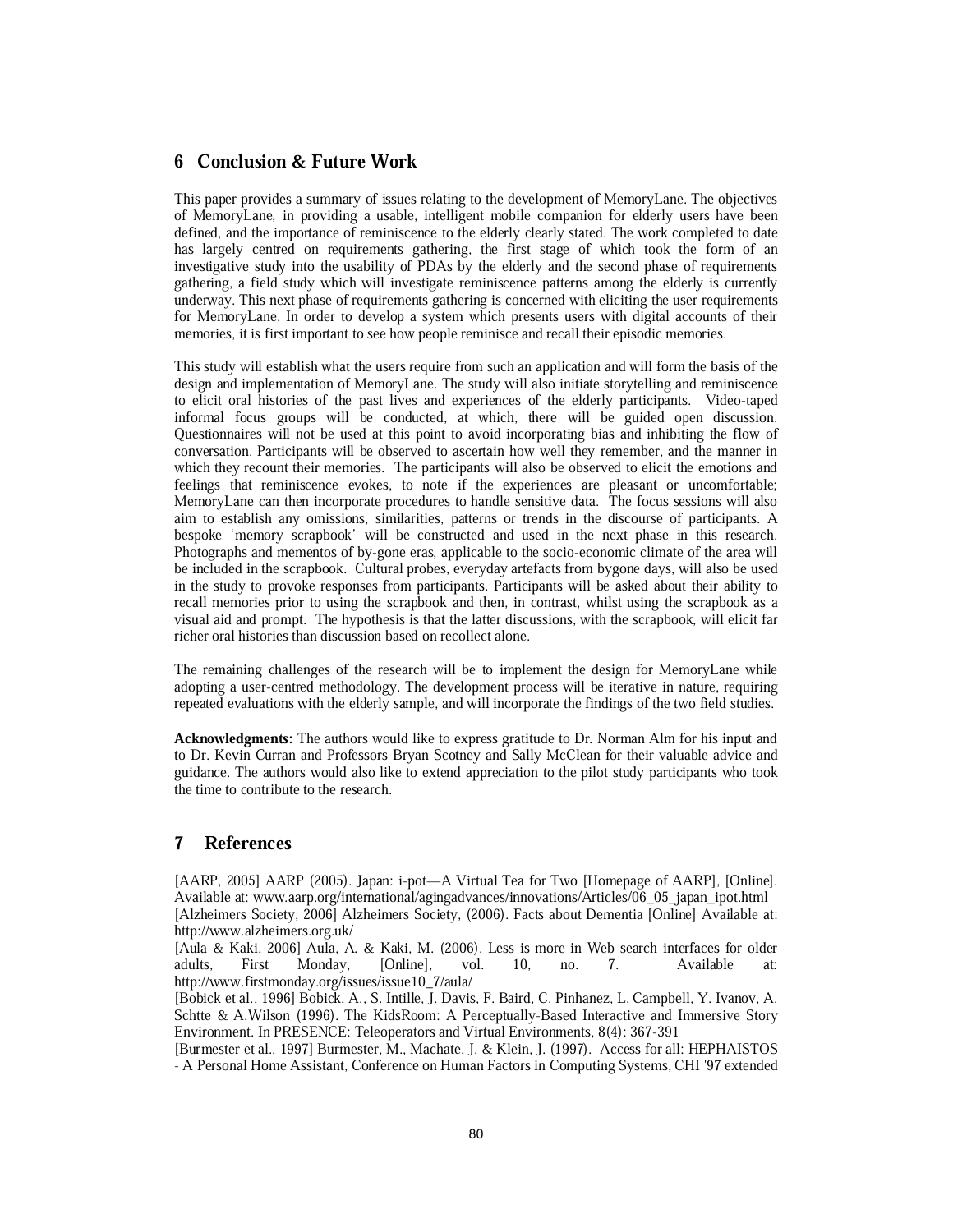abstracts on Human factors in computing systems: looking to the future, Atlanta, Georgia, USA, ACM Press, New York, USA, 36 - 37.

[Bush, 1945] Bush, V. (1945), The Atlantic Monthly Group, Boston, USA, As We May Think, The Atlantic Monthly.

[Callaway & Lester, 2002] Callaway, C. & Lester, J.C (2002). Narrative Prose Generation. Proceedings of the Seventeenth International Joint Conference on Artificial Intelligence. Seattle, USA. [Darroch et al., 2005] Darroch, I., Goodman, J., Brewster, S. & Gray, P. (2005). The Effect of Age and Font Size on Reading Text on Handheld Computers, Proceedings of Interact 2005, Rome, September 2005. Springer Berlin, Heidelberg, 253-266.

[Department of Health and Children, 2007] Department of Health and Children. (2007). Population of Ireland: summary statistics for census years 1961-2002 [Online] Available at: http://www.dohc.ie/statistics/health\_statistics/table\_a1.html

[Fisk & Rogers, 2002] Fisk, A.D., & Rogers, W.A. (2002). Psychology and aging: Enhancing the lives of an aging population. Current Directions in Psychological Science, 11, 107-110

[Gemmell et al., 2006] Gemmell, J., Bell, G. & Lueder, R. (2006). MyLifeBits - A Personal Database for Everything, Communications of the ACM, vol. 49, Issue 1, Microsoft Research Technical Report MSR-TR-2006-23, San Francisco, USA, 88-95

[Goodman et al., 2004] Goodman, J., Brewster, S. & Gray, P. (2004). Older People, Mobile Devices and Navigation, HCI and the Older Population. Workshop at the British HCI 2004, Leeds, UK. [Helal et al., 2003] Helal, S., Winkler, B., Lee, C., Kaddourah, Y., Ran, L., Giraldo, C. & Mann, W. (2003). Enabling Location-Aware Pervasive Computing Applications for the Elderly, 1st IEEE Conference on Pervasive Computing and Communications (Percom) Fort Worth

[Hodges et al., 2006] Hodges, S., Williams, L., Berry, E., Izadi, S., Srinivasan, J., Butler, A., Smyth, G., Kapur, N., and Wood, K. (2006). SenseCam: A retrospective memory aid. Proc. Ubicomp 2006.

[Kelliher , 2004] Kelliher, A. October (2004). Everyday Cinema, SRMC 2004, New York, USA, ACM Press

[Kurniawan et al., 2006] Kurniawan, S., Mahmud, M. & Nugroho, Y. (2006). A Study of the Use of Mobile Phones by Older Persons, CHI 2006, 989 - 994.

[Larsen & Petersen, 1999] Larsen, P.B. & Petersen, B.C. (1999). Interactive StoryTelling in a Multimodal Environment, Institute of Electronic Systems, Aalborg University, Denmark

[López Cózar Delgado & Araki, 2005] López Cózar Delgado, R. & Araki, M. (2005). Spoken, Multilingual and Multimodal Dialogue Systems: Development and Assessment. Wiley & Sons, Hoboken, N.J., U.S.A.

[Loyall, 1997] Loyall, A. B.(1997). Believable agents: building interactive personalities. Ph.D. thesis, CMUCS-97-123, Computer Science Department, Carnegie Mellon University, Pittsburgh, PA.

[McTear, 2004] McTear, M. F. (2004). Spoken Dialogue Technology: Toward the Conversational User Interface, Berlin, Germany: Springer-Verlag

[Morrison et al., 2004] Morrison, K., Szymkowiak, A. & Gregor, P. (2004). Memojog - An Interactive Memory Aid Incorporating Mobile Based Technologies, in Lecture Notes in Computer Science, Volume 31, Springer Berlin, Heidelberg, 481-485.

[Melenhorst et al., 2004] Melenhorst, A.S., Fisk, A.D., Mynatt, E.D. & Rogers, W.A. (2004). Potential Intrusiveness of Aware Home Technology: Perceptions of Older Adults. Proceedings of the Human Factors and Ergonomics Society 48th Annual Meeting 2004. Santa Monica, CA: Human Factors and Ergonomics Society

[Okada, 1996] Okada, N. (1996). Integrating Vision, Motion and Language through Mind. In Artificial Intelligence Review, Vol. 10, Issues 3-4, 209-234.

[Quigley & Risborg, 2003] Quigley, A. & Risborg, P. (2003). Nightingale: Reminiscence and Technology - From a user perspective, OZeWAI 2003, Australian Web Accessibility Initiative, Latrobe University, Victoria, Australia

[Schank, 1995] Schank, R.C. (1995). Tell me a story: narrative and intelligence. Evanston, Ill.: North WesternUniversity Press

[Siek et al., 2005] Siek, K.A., Rogers, Y. & Connelly, K.H. (2005). Fat Finger Worries: How Older and Younger Users Physically Interact with PDAs, INTERACT 2005, eds. M.F. Costabile & F. Paterno, Springer Berlin, Heidelberg 267 - 280